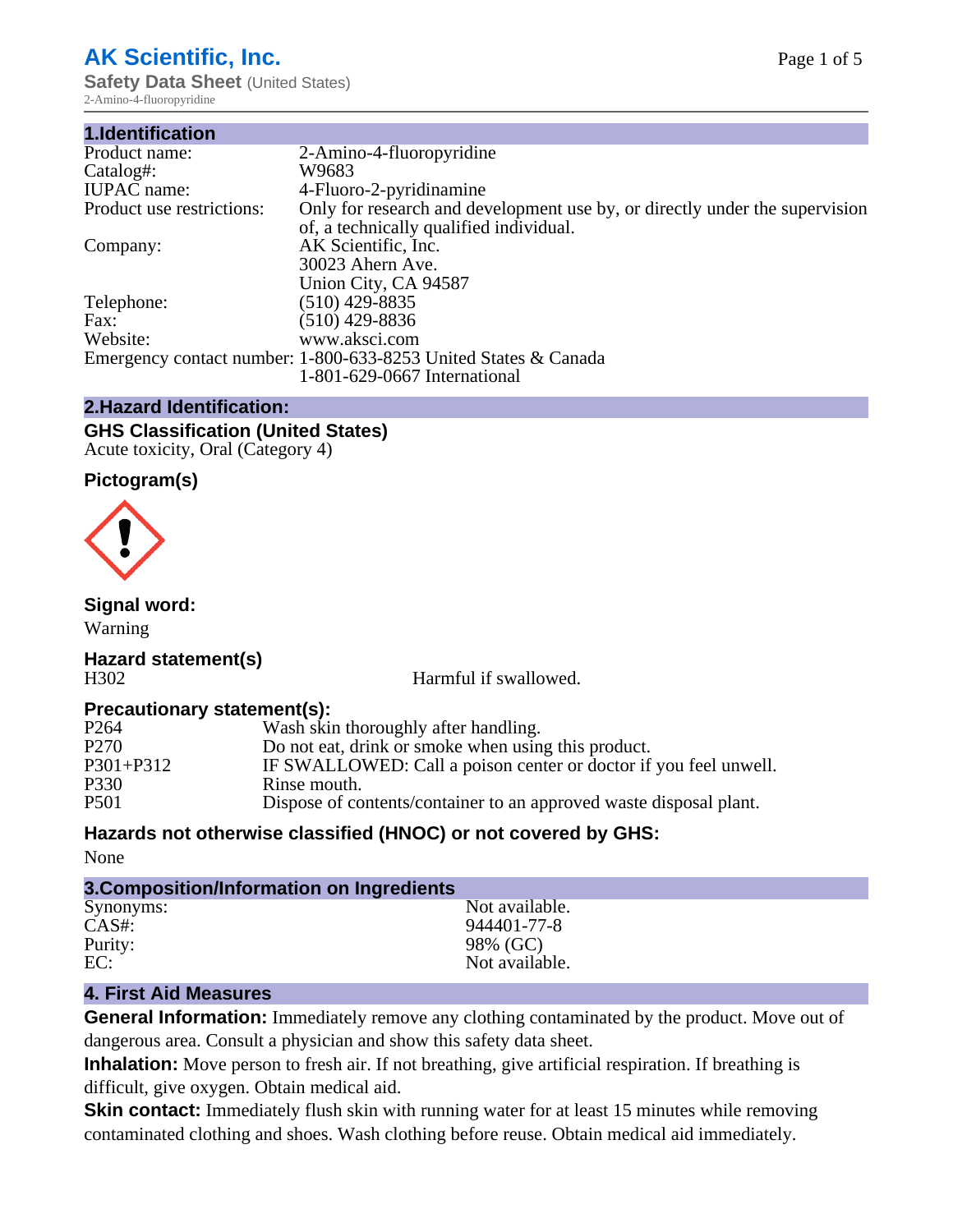Page 2 of 5

**Eye contact:** Immediately flush open eyes with running water for at least 15 minutes. Obtain medical aid immediately.

**Ingestion:** Do NOT induce vomiting without medical advice. Rinse mouth with water. Never administer anything by mouth to an unconscious person. Obtain medical aid immediately.

**Most important symptoms and effects, both acute and delayed:** No further information available. Please see sections 2 and 11.

**Indication of any immediate medical attention and special treatment needed:** No further information available.

# **5. Fire Fighting Measures**

**Suitable extinguishing media:** Use water spray, dry chemical, carbon dioxide, or chemical foam. **Specific hazards arising from the chemical:** Carbon oxides, Hydrogen fluoride, Nitrogen oxides. **Advice for firefighters:** As in any fire, wear a NIOSH-approved or equivalent, pressure-demand, self-contained breathing apparatus and full protective gear. During a fire, irritating and highly toxic gases may be generated by thermal decomposition or combustion.

### **6. Accidental Release Measures**

**Personal precautions, protective equipment and emergency procedures:** Wear protective equipment and keep unprotected personnel away. Ensure adequate ventilation. Remove all sources of ignition. Prevent further leak or spill if safe to do so. For personal protective equipment, please refer to section 8.

**Environmental precautions:** Do not let product enter drains, other waterways, or soil.

**Methods and materials for containment and cleaning up:** Prevent further leak or spill if safe to do so. Vacuum, sweep up, or absorb with inert material and place into a suitable disposal container. Consult local regulations for disposal. See section 13 for further disposal information.

#### **7. Handling and Storage**

**Precautions for safe handling:** Avoid contact with skin, eyes, and personal clothing. Wash hands thoroughly after handling. Avoid breathing fumes. Use only with adequate ventilation. Wear suitable protective clothing, gloves, and eye/face protection. Keep away from sources of ignition. Minimize dust generation and accumulation. Keep container tightly closed. Open and handle container with care. Do not eat, drink, or smoke while handling.

**Conditions for safe storage, including any incompatibilities:** Store in a tightly-closed container when not in use. Store in a cool, dry, well-ventilated area away from incompatible substances. Keep away from sources of ignition. ,Store long-term at 2-8°C.

# **8. Exposure Controls/Personal Protection**

#### **Exposure limits:**

OSHA PEL: Not available. NIOSH REL: Not available.<br>ACGIH TLV: Not available. ACGIH TLV:

**Appropriate engineering controls:** Avoid contact with skin, eyes, and clothing. Wash hands before breaks and immediately after handling the product. Facilities storing or utilizing this material should be equipped with an eyewash fountain. Use adequate general and local exhaust ventilation to keep airborne concentrations low.

# **Personal protection**

Eyes: Based on an evaluation of the eye or face hazards present, wear chemical splash-resistant safety glasses or goggles with side protection. A face shield may be appropriate in some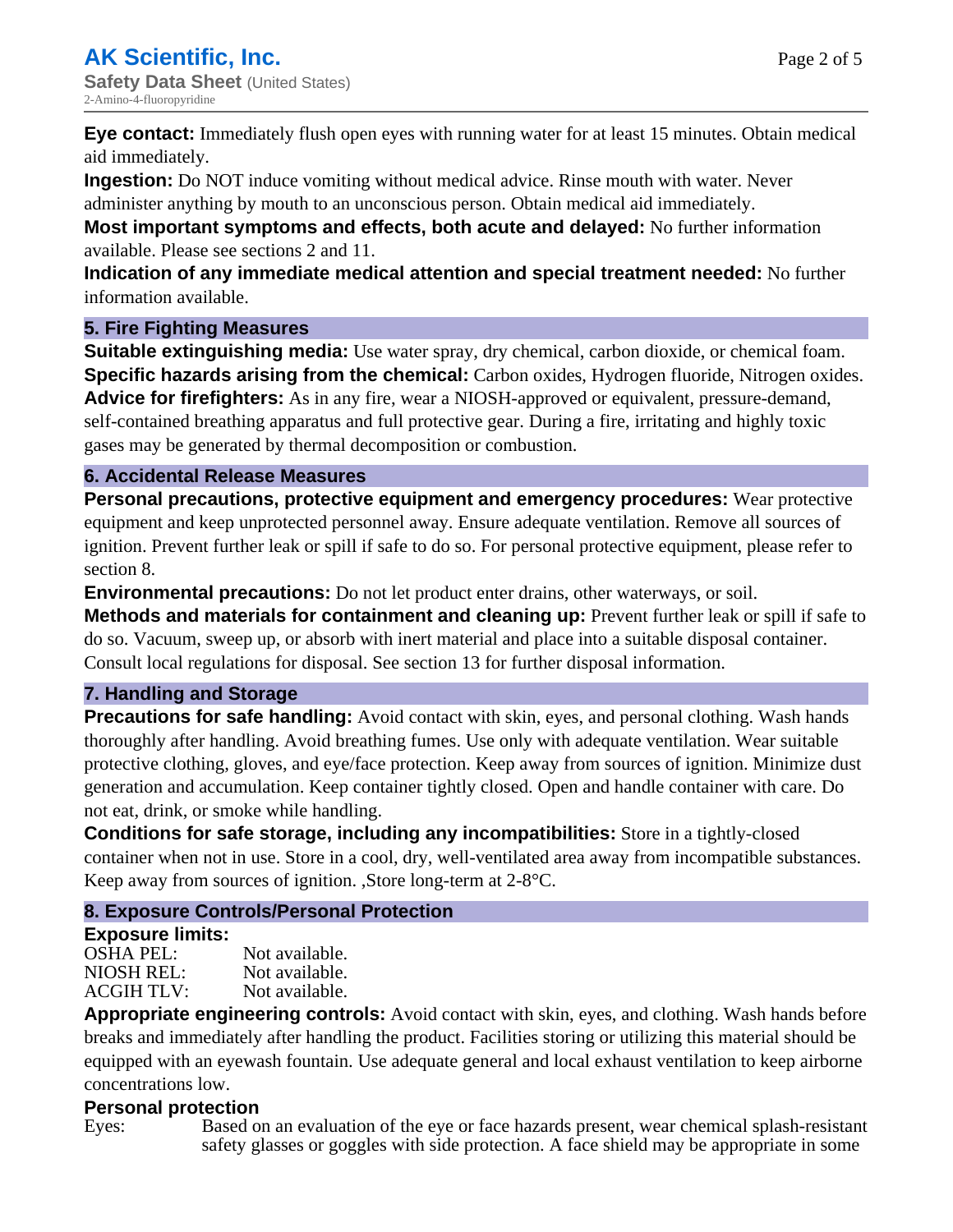|              | workplaces. Use eyewear tested and approved under appropriate government standards                     |
|--------------|--------------------------------------------------------------------------------------------------------|
|              | such as OSHA 29 CFR 1910.133 or EU EN166.                                                              |
| Hands:       | Wear gloves selected based on an evaluation of the possible hazards to hands and skin,                 |
|              | the duration of use, the physical conditions of the workplace, and the chemical resistance             |
|              | and physical properties of the glove material.                                                         |
|              | Skin and body: Protective clothing must be selected based on the hazards present in the workplace, the |
|              | physical environment, the duration of exposure, and other factors. No fabric can provide               |
|              | protection against all potential hazards; therefore it is important to select the appropriate          |
|              | protective clothing for each specific hazard. At the minimum, wear a laboratory coat and               |
|              | close-toed footwear.                                                                                   |
| Respiratory: | Respirators are not a substitute for accepted engineering control measures such as                     |
|              | enclosure or confinement of the operation, general and local ventilation, and substitution             |
|              | of less toxic materials. When respiratory personal protective equipment is appropriate                 |
|              | based on an assessment of respiratory hazards in the workplace, use a NIOSH- or                        |

CEN-certified respirator.

# **9. Physical and Chemical Properties**

| C5H5FN2<br>112.11<br>Not available. |
|-------------------------------------|
|                                     |
|                                     |
|                                     |
| Not available.                      |
| Not available.                      |
| Not available.                      |
| Not available.                      |
| Not available.                      |
| Please see section 2.               |
| Not available.                      |
| Not available.                      |
| Not available.                      |
| Not available.                      |
| Not available.                      |
| Not available.                      |
| Not available.                      |
| Not available.                      |
| Not available.                      |
| Not available.                      |
|                                     |

# **10. Stability and Reactivity**

Reactivity: Not available.<br>
Chemical stability: Stable under re Possibility of hazardous reactions: Not available.<br>Conditions to avoid: Dust generation. Conditions to avoid:<br>Incompatible materials: Incompatible materials: Strong oxidizing agents.<br>Hazardous decomposition products: Carbon oxides, Hydrogenes

Stable under recommended temperatures and pressures. Carbon oxides, Hydrogen fluoride, Nitrogen oxides.

# **11. Toxicological Information**

Acute toxicity: Routes of exposure: Inhalation,eye contact,skin contact,ingestion. Symptoms related to the physical,chemical and toxicological characteristics:

# Not available.<br>Not available.

Skin contact may result in inflammation characterized by itching, scaling, reddening, blistering, pain or dryness. Eye contact may result in redness, pain or severe eye damage. Inhalation may cause irritation of the lungs and respiratory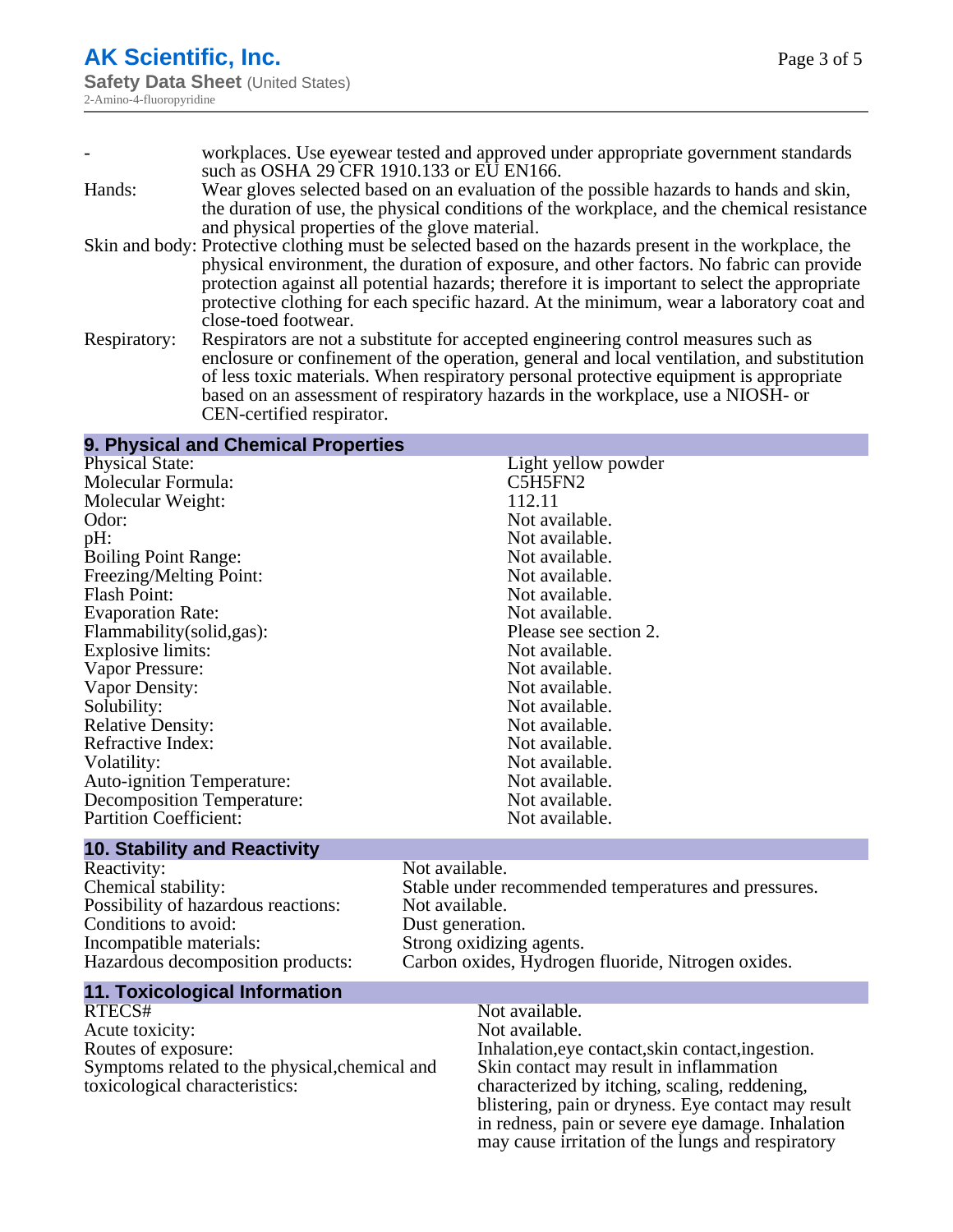system. Overexposure may result in serious illness or death.

#### **Carcinogenicity**

IARC: Not classified.<br>
NOTP: Not listed. Not listed. OSHA: Not listed. Acute toxic effects: Inflammation of the eye is characterized by redness, watering, and itching. Skin inflammation is characterized by itching, scaling, reddening, or, occasionally, blistering.

#### **12. Ecological Information**

| Not available. |
|----------------|
| Not available. |
| Not available. |
| Not available. |
| Not available. |
|                |

#### **13. Disposal Considerations**

Disposal of waste: Chemical waste generators must determine whether a discarded chemical is classified as hazardous waste. US EPA guidelines for the classification determination are listed in 40 CFR 261.3. Additionally, waste generators must consult state and local hazardous waste regulations to ensure complete and accurate classification. Observe all federal, state and local regulations when disposing of the substance.

Disposal of packaging: Do not reuse containers. Dispose of as unused product.

| <b>14. Transportation Information</b>                                         |                |  |
|-------------------------------------------------------------------------------|----------------|--|
| <b>DOT (United States)</b>                                                    |                |  |
| UN number:                                                                    | Not hazmat     |  |
| Proper shipping name:                                                         | Not available. |  |
| Transport hazard class:                                                       | Not available. |  |
| Packing group:                                                                | Not available. |  |
| <b>IATA</b>                                                                   |                |  |
| <b>UN Number:</b>                                                             | Not DG         |  |
| Proper shipping name:                                                         | Not available. |  |
| Transport hazard class:                                                       | Not available. |  |
| Packing group:                                                                | Not available. |  |
| $\overline{AB}$ . Described a normal $\overline{BA}$ a normal $\overline{AB}$ |                |  |

#### **15. Regulatory Information TSCA (United States)**

This product is NOT on the EPA Toxic Substance Control Act (TSCA) inventory. The product is supplied solely for use in research and development by or under the supervision of a technically qualified individual as defined in 40 CFR § 720 et seq. The health risks have not been fully determined. Any information that is or becomes available will be supplied on the SDS.

| California Proposition 65: | Not Available |  |
|----------------------------|---------------|--|
| <b>NFPA Rating:</b>        | Health:       |  |
|                            | Flammability: |  |
|                            | Instability:  |  |
|                            |               |  |

# **16. Additional Information**

Revision Date: 02/25/2019